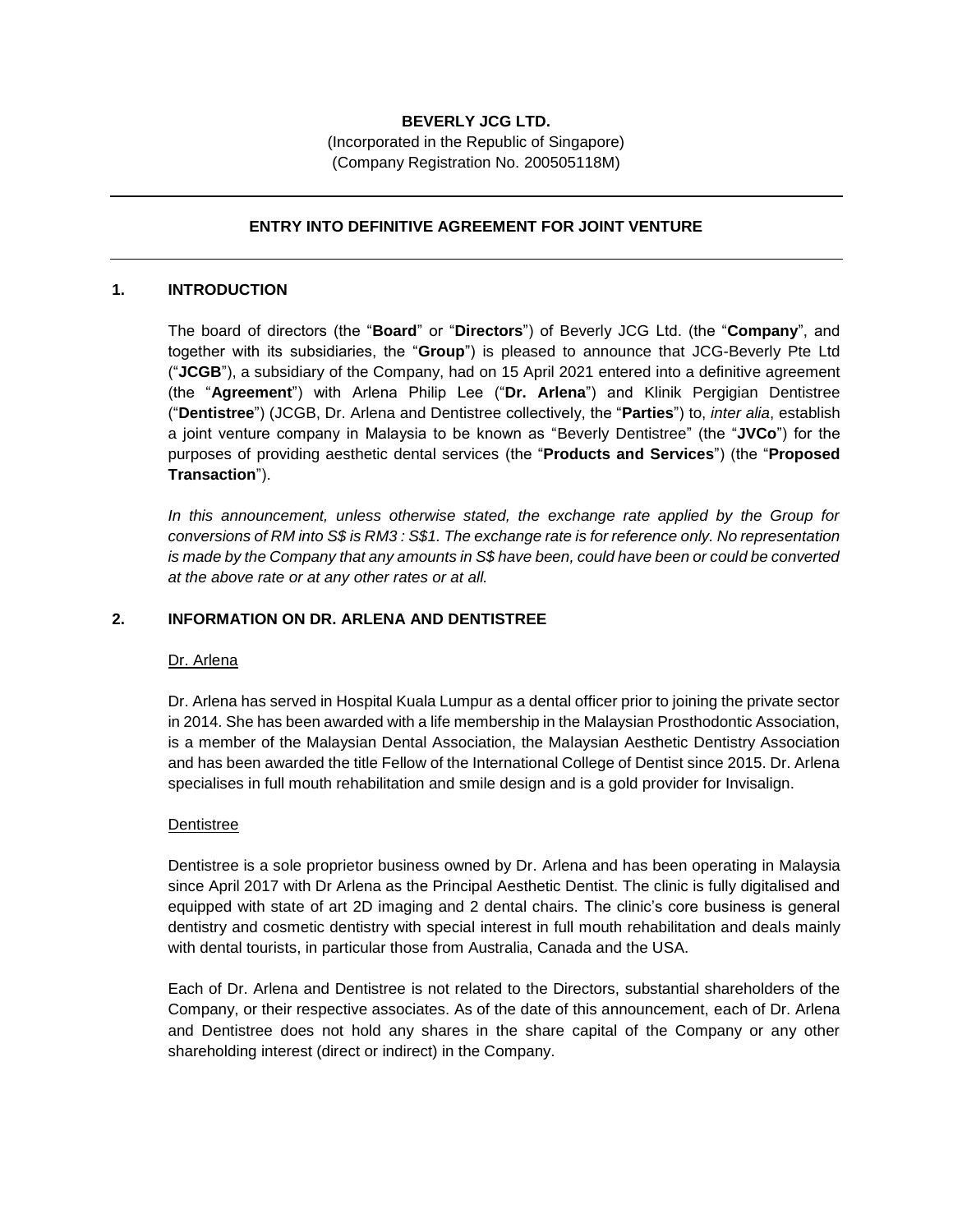# **3. MATERIAL TERMS OF THE AGREEMENT**

# 3.1 Purpose of the JVCo

- (a) It is intended that the principal business activities of the JVCo shall be the provision of aesthetic dental services at A-1-5, Sunway Nexis, No. 1 Jalan PJU 5/1, Kota Damansara, 47810, Petaling Jaya, Selangor (the "**Premise**").
- (b) The Parties intend for the JVCo to commence business on 1 May 2021, or such other date as may be mutually agreed upon in writing (the "**Commencement Date**").

### 3.2 JVCo Capital Structure

- (a) The JVCo shall have an initial paid-up capital of RM350,000 divided into 350,000 ordinary shares.
- (b) It is the intent of the Parties that the shares of the JVCo shall eventually and finally be held by the following Parties, in the equity structure below:

| Party       | <b>Number of Shares</b> | Percentage of<br>Shareholding |
|-------------|-------------------------|-------------------------------|
| <b>JCGB</b> | 245,000                 | 70%                           |
| Dr. Arlena  | 105,000                 | 30%                           |

- (c) The shares shall be subscribed for by the Parties in the following manner:
	- (i) Dr. Arlena: Dr Arlena shall subscribe for 105,000 shares in the JVCo at the total sum of RM105,000 only. It is the intention of the Parties that the amount of RM105,000 paid by Dr. Arlena shall be for the purpose of the Proposed Acquisition (as defined below).
	- (ii) JCGB: JCGB shall subscribe for 245,000 shares in the JVCo at the total sum of RM245,000 only. It is the intention of the Parties that the amount of RM245,000 paid by JCGB shall be for the purpose of the Proposed Acquisition (as defined below).

# 3.3 Working Capital

- (a) It is the intention of the Parties that an additional amount of RM50,000 paid by both JCGB and Dr. Arlena, in proportion to each Party's respective shareholding percentage, into the account of the JVCo shall be utilised as working capital of the JVCo.
- (b) The Parties agree, subject to procedures prescribed in the Agreement, to advance further amounts to the JVCo as and where necessary according to the percentage of their respective shareholding in the JVCo.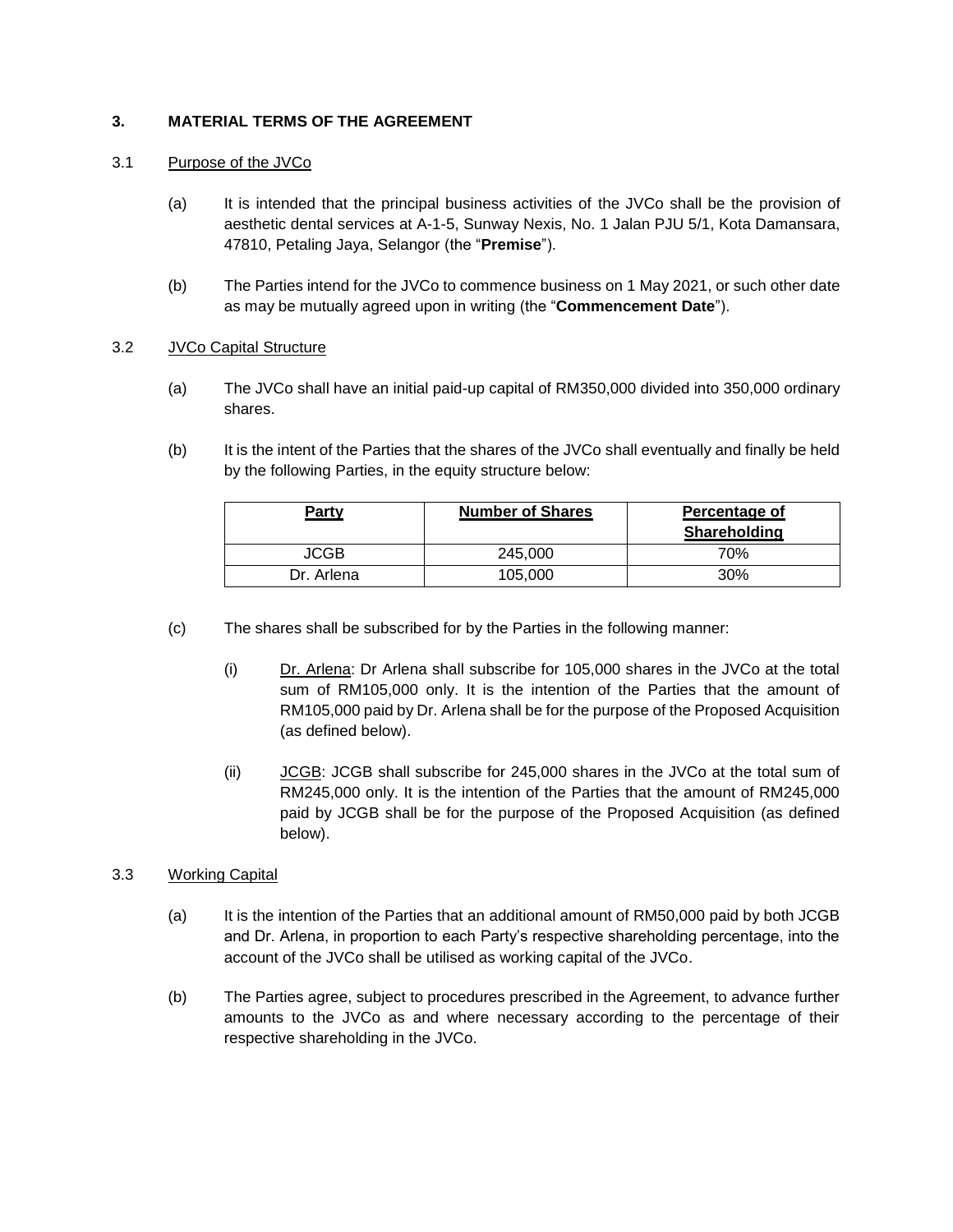### 3.4 Proposed Acquisition

- (a) Pursuant to the Agreement, the JVCo shall acquire Dentistree's assets and equipment (as set out in the Agreement) free from encumbrances, liens or charges together with the database of all clients and the operating business free from obligations, liabilities, encumbrances, liens and charges (the "**Assets**") (the "**Proposed Acquisition**").
- (b) The aggregate consideration payable by the JVCo to Dentistree for the Proposed Acquisition is RM350,000 (the "**Consideration**"), and will be satisfied fully in cash.
- (c) The Consideration was arrived at on a willing-buyer and willing-seller basis, taking into account, among other things, the following factors: i) the sum spent in the renovation and refurbishment of the Premise; and (ii) the existing equipment installed at the Premises.
- (d) Based on the listing of the Assets provided by Dentistree, the book value of the Assets was approximately RM350,000 as at the date of the Agreement. No valuation has been carried out on the Assets.

### 3.5 The Option

The Parties agree that, subject to the relevant shareholders' approval (if necessary) of the Company:

- (a) Dr. Arlena shall be granted an option to require the Company to purchase all (and not only some) of her shares in the JVCo (the "**Option**") for an aggregate consideration based on the latest twelve-month audited accounts of the JVCo using a price-to-earnings multiple of up to five times the JVCo's audited net profit for the last financial year, or such other multiple as may be agreed between the Parties (the "**Option Consideration**").
- (b) For the purposes of paragraph (a) above, an acquisition price-to-earnings multiple of five times the JVCo's audited net profit shall automatically be granted to Dr. Arlena in the event the revenue of the JVCo exceeds RM 1,100,000 in any financial year before the expiry of the Option Period (as defined below).
- (c) The Option Consideration shall be fully satisfied by new ordinary shares to be allotted and issued out of the share capital of the Company (the "**Option Consideration Shares**").
- (d) The Option Consideration Shares shall, subject to the relevant shareholders' approval of the Company (if necessary), be issued at an issue price to be determined based on the based on the volume weighted average price of the Company's traded shares on a trading day to be designated and agreed by the Parties.
- (e) The Option may be exercised during the period commencing on the date falling three years from the Commencement Date or any other date to be mutually agreed upon by the Parties (the "**Option Period**"). For the avoidance of doubt, the Option shall automatically lapse and cease to be valid, binding and exercisable if not exercised on or before the expiry of the Option Period.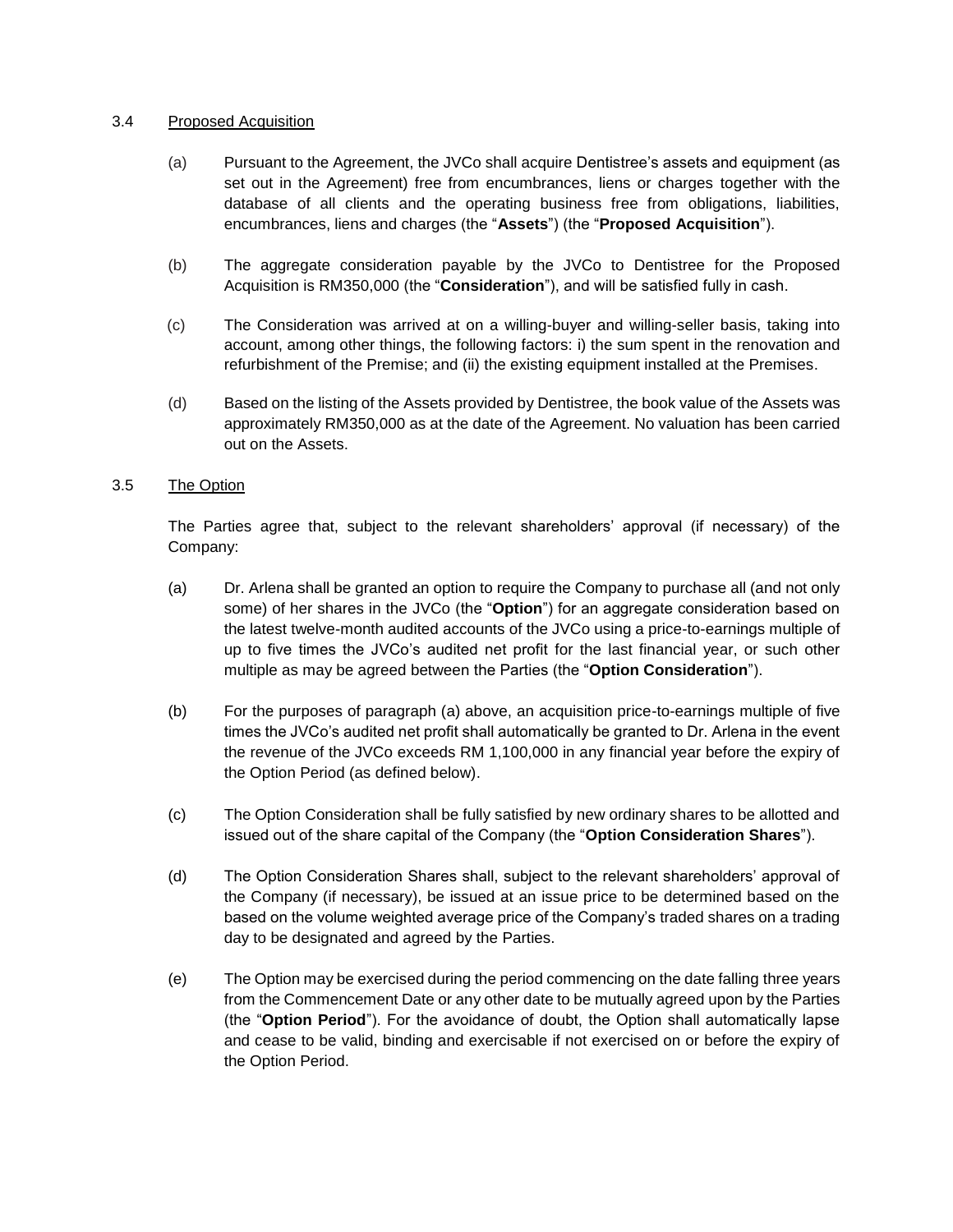(f) The Company will make further announcement(s) in relation to the Option as and when there are any subsequent developments on the same.

### 3.6 Board of Directors of the JVCo

- (a) There shall be two representatives of JCGB on the JVCo's board of directors, which includes the chairman.
- (b) There shall be one representative of Dr. Arlena on the JVCo's board of directors.
- (c) The appointment of the Dental Director shall be at the discretion of JCGB.

# 3.7 Operational Management

- (a) The Dental Director, in consultation with JCGB, shall oversee the day-to-day management and administration of the JVCo in the provision of the Products and Services, including but not limited to, obtaining all licenses and certifications necessary to legally offer the Products and Services.
- (b) The Parties shall ensure that the JVCo in carrying out its provision of the Products and Services shall act in good faith and in full disclosure of the operations, management and account to each Party as and when is necessary and required to do so.

# 3.8 Non-Compete

Dr. Arlena covenants with JCGB that Dr. Arlena shall not (whether jointly or separately, or with any other person and whether directly or indirectly, and whether as participators, partners, promoters, directors, officers, agents, managers or consultants of, in or to any other person) at any time during and after the executive of the Agreement, be in competition with the JVCo as set out below:

- (a) Non-Compete Period: Dr. Arlena shall be restricted from competing with the JVCo for a period of five years upon termination of her relationship with JCGB through a dissolution of partnership or by any other means.
- (b) Non-Compete Territory: Dr. Arlena shall be restricted from competing with the JVCo within a ten-kilometre radius from the JVCo's business location.
- (c) Non-Compete Restrictions: During the Non-Compete Period and within the Non-Compete Territory, Dr. Arlena shall not directly or indirectly, own, manage, operate, join, control, finance or participate in the ownership, management, operation, control or financing of, or be connected as an officer, director, employee, partner, principal, agent, representative, or consultant of any entity engaged in competition with the JVCo through the offering of similar or related Products and Services.
- (d) Non-Solicitation: Dr. Arlena further agrees not to solicit, either direct or indirectly, any employee of the JVCo to leave their employ within the JVCo, and Dr. Arlena agrees not to solicit, either directly or indirectly, the business of any client and/or customer of the JVCo.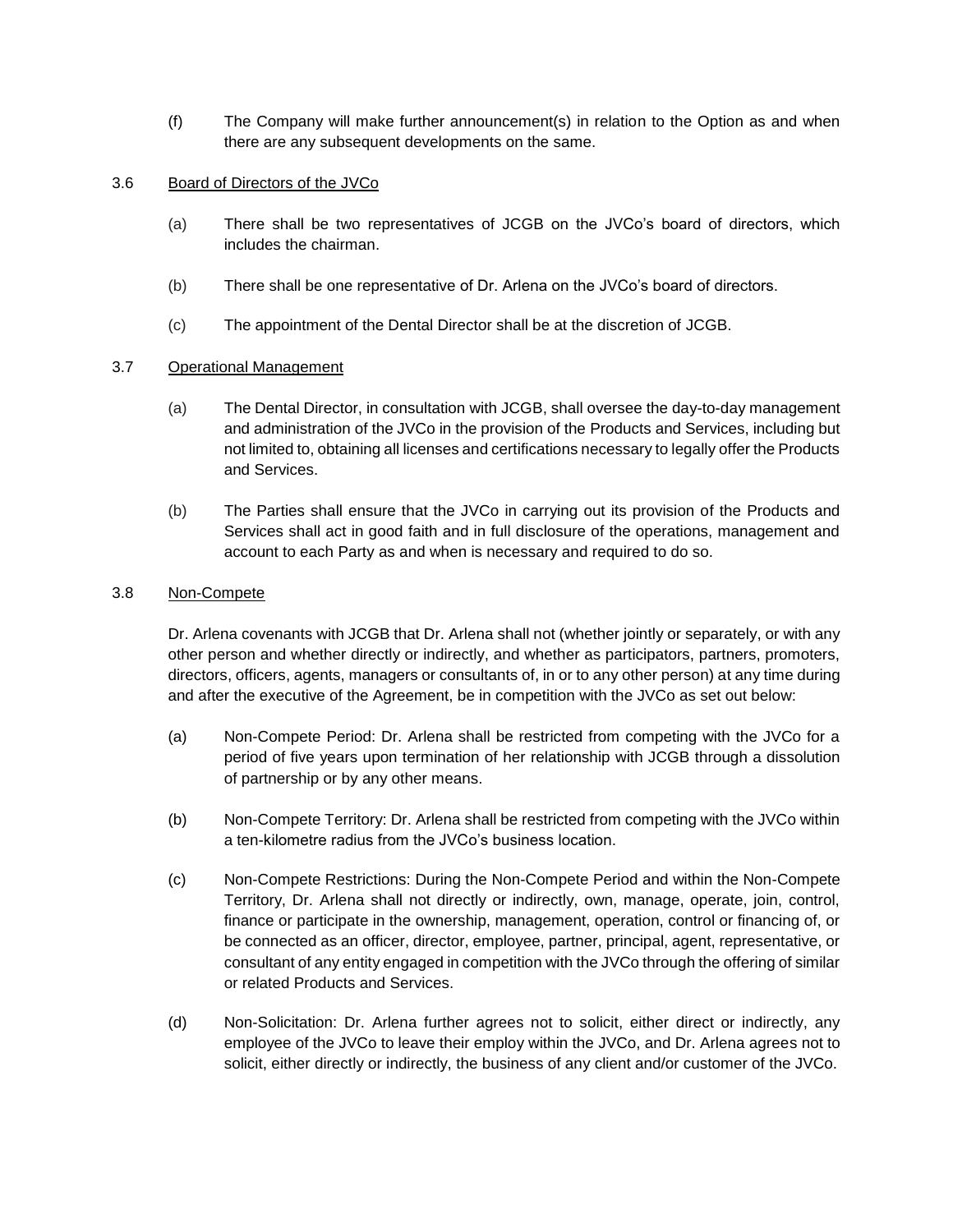# 3.9 The Call Option and the Put Option in Event of Termination of the Agreement

Pursuant to the Agreement, the counterparty (the "**Non-Terminating Party**") that initiated the termination of the Agreement to the other Party (the "**Terminating Party**") in accordance with the terms of the Agreement shall have the following options:

- (a) The Call Option: The Non-Terminating Party shall be entitled to call upon the Terminating Party to sell its entire shares to the Non-Terminating Party for the consideration of RM1.00 per share; or
- (b) The Put Option: The Non-Terminating Party shall be entitled to put onto the Terminating Party its right to sell its entire shares to the Terminating Party for the consideration of RM1.00 per share.
- (c) The Call Option and the Put Option are subject to the relevant shareholders' approval of the Company (if necessary).

# **4. RATIONALE FOR AND BENEFITS OF THE PROPOSED TRANSACTION AND THE PROPOSED ACQUISITION**

JCGB's entry into the Proposed Transaction and the Proposed Acquisition is in line with the Group's strategic plans to grow and expand its existing medical aesthetics and healthcare business, in particular its dental aesthetics business, bringing additional value to the Company and its shareholders.

Accordingly, the Directors are of the view that the Proposed Transaction and the Proposed Acquisition are in the best interests of the Group.

# **5. RELATIVE FIGURES UNDER CHAPTER 10 OF THE CATALIST RULES**

Based on the latest announced consolidated financial statements of the Group for the financial year ended 31 December 2020 ("**FY2020**")*,* the relative figures of the Proposed Transaction as computed on the bases set out in Rule 1006 of the Catalist Rules are as follows:

| <b>Rule 1006 Bases of calculation</b> |                                                                                                                                                                                          | <b>Relative figure %</b> |
|---------------------------------------|------------------------------------------------------------------------------------------------------------------------------------------------------------------------------------------|--------------------------|
| (a)                                   | The net asset value of the assets to be disposed of, as compared<br>with the Group's net asset value                                                                                     | Not applicable $(1)$     |
| (b)                                   | The net profits attributable to the assets acquired, compared with<br>the Group's net loss                                                                                               | Not applicable $(2)$     |
| (c)                                   | The aggregate value of the consideration given or received,<br>compared with the Company's market capitalisation based on the<br>total number of issued shares excluding treasury shares | $0.52\%^{(3)}$           |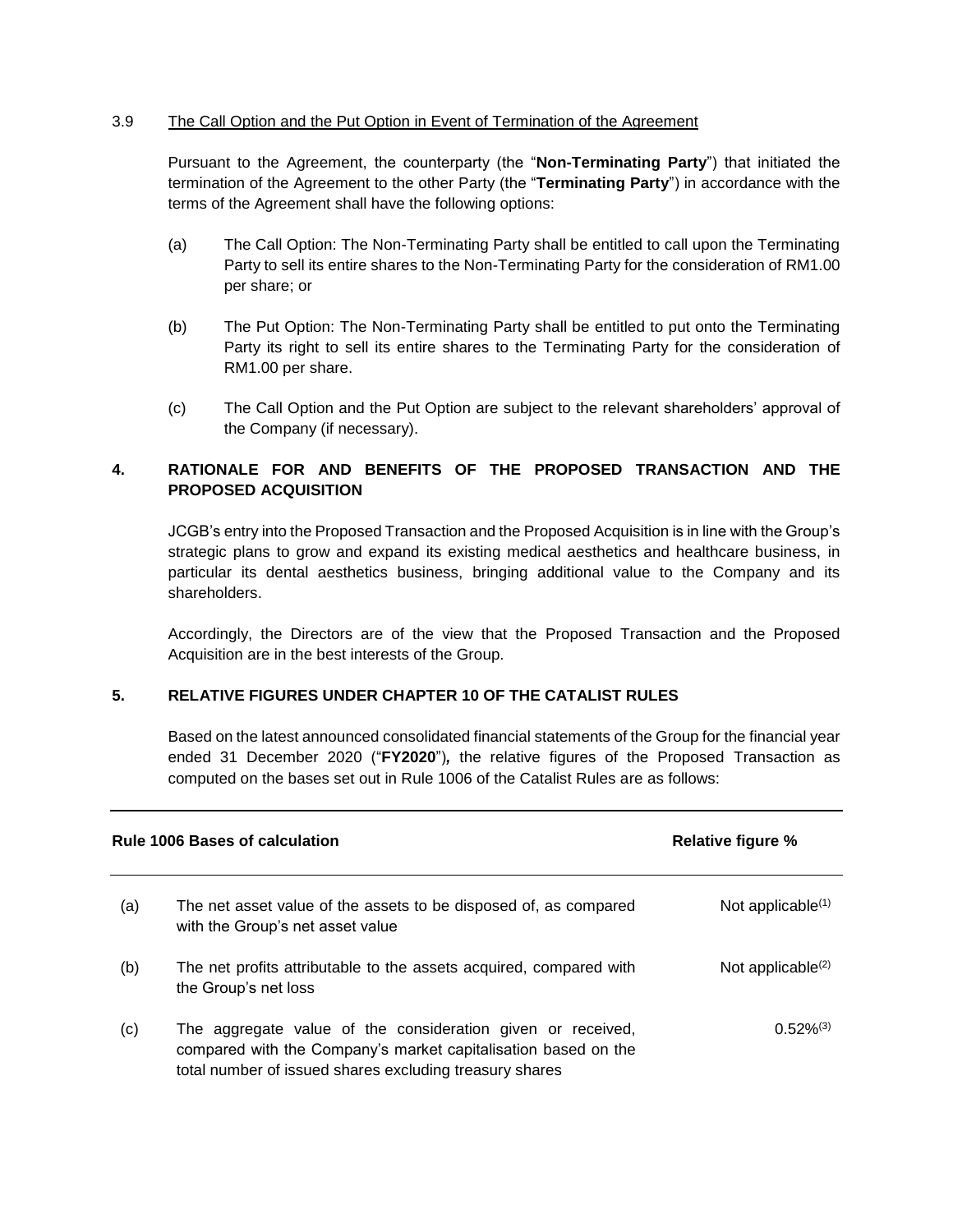- (d) The number of equity securities issued by the Company as consideration for an acquisition, compared with the number of equity securities previously in issue Not applicable<sup>(4)</sup>
- (e) The aggregate volume or amount of proved and probable reserves to be disposed of, compared with the aggregate of the Group's proved and probable reserves Not applicable<sup>(5)</sup>

#### **Notes:**

- (1) Rule 1006(a) of the Catalist Rules is not applicable to an acquisition of assets.
- (2) Not applicable as the JVCo has not commenced operations.
- (3) Based on the initial capital contribution of RM245,000 (or equivalent to approximately S\$82,000) compared to the Company's market capitalisation of approximately S\$15,815,000. The market capitalisation of the Company was computed based on its existing share capital of 15,814,936,164 Shares (excluding treasury shares) and the volume weighted average price of S\$0.001 per Share on 14 April 2021 (being the last market day on which the Shares were traded preceding the date of the Agreement).
- (4) Not applicable as there are no equity securities issued as consideration for the JVCo shares.
- (5) Rule 1006(e) of the Catalist Rules is not applicable as the Company is not a mineral, oil and gas company.

As none of the relative figures computed on the bases pursuant to Rule 1006 of the Catalist Rules exceeds 5%, the Proposed Transaction constitutes a non-discloseable transaction under Chapter 10 of the Catalist Rules.

#### **6. INTERESTS OF DIRECTORS AND CONTROLLING SHAREHOLDERS**

Save as disclosed above, none of the Directors or controlling Shareholders of the Company and their respective associates has any interests, direct or indirect, in the Proposed Transaction and the Proposed Acquisition, other than through their respective shareholding interests in the Company, if any.

### **7. DOCUMENTS AVAILABLE FOR INSPECTION**

A copy of the Agreement will be made available for inspection during normal business hours at the registered office of the Company at 600 North Bridge Road, Parkview Square, #06-02, Singapore 188778 for a period of three (3) months from the date of this announcement.

#### **8. FURTHER ANNOUNCEMENTS**

The Company will make further announcements on the Proposed Transaction and the Proposed Acquisition as and when there are material developments.

#### **9. RESPONSIBILITY STATEMENT**

The Directors collectively and individually accept full responsibility for the accuracy of the information given in this announcement and confirm after making all reasonable enquiries that to